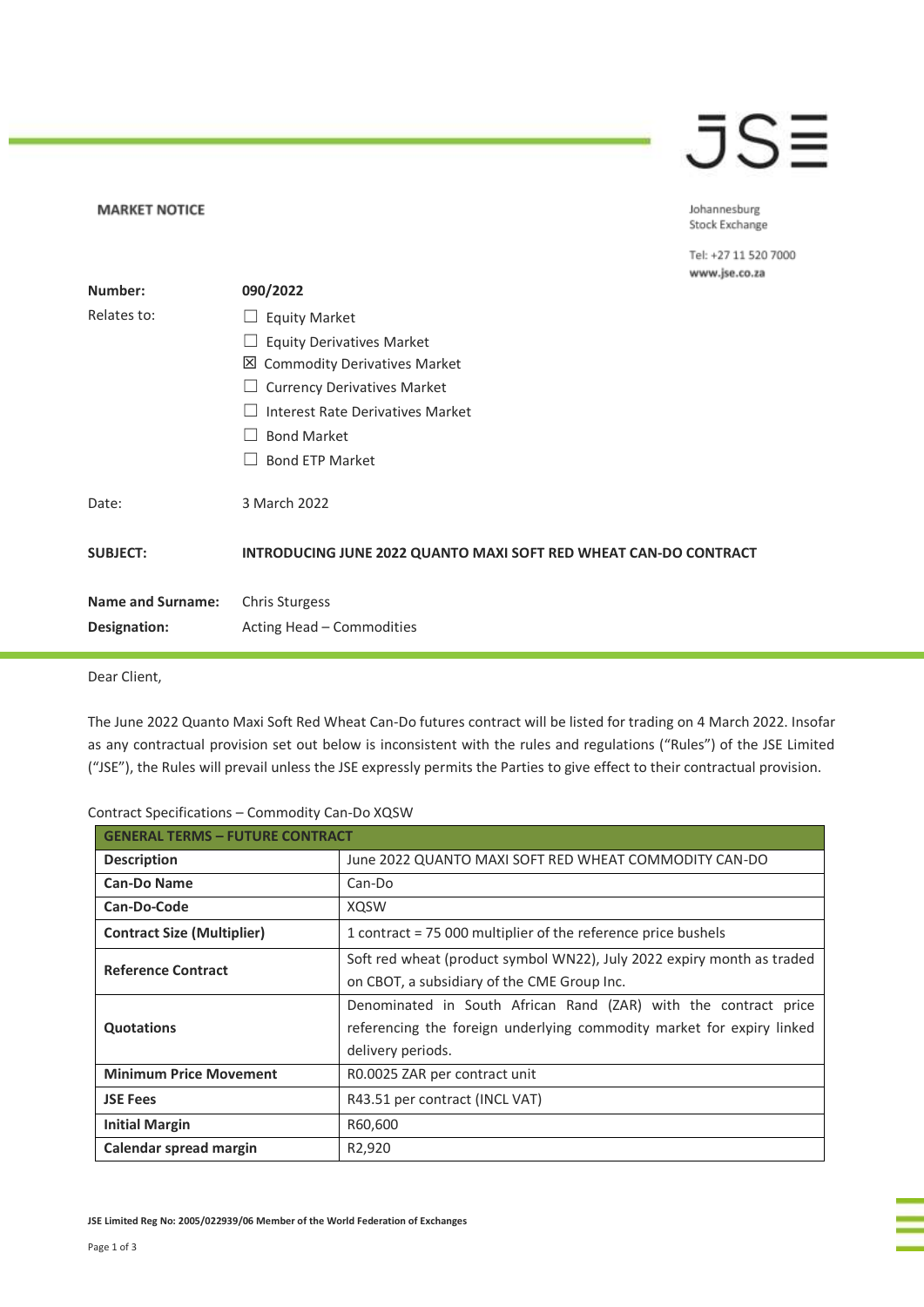## $JSE$

ī

| <b>Position Limits</b>                      | Not applicable                                                              |
|---------------------------------------------|-----------------------------------------------------------------------------|
| <b>Trade Date</b>                           | The date the Can-Do position is first entered into by the clients and       |
|                                             | captured by the JSE                                                         |
| <b>Business Day</b>                         | Any day on which banks are open for a normal trading day in                 |
|                                             | Johannesburg and prices are published by the JSE.                           |
| <b>Underlying</b>                           |                                                                             |
|                                             | A Soft Red wheat futures contract meeting all specifications as listed and  |
| <b>Underlying Future</b>                    | traded on CBOT, a subsidiary of the CME Group Inc. The JSE reserves the     |
|                                             | right to amend the contract specifications including settlement             |
|                                             | methodology should this be amended by the reference exchange.               |
|                                             | Snapshots of contract will be taken between 16h55 and 17h00. Based on       |
| <b>Daily MTM</b>                            | the random snapshot selected the MTM will be calculated as the middle of    |
|                                             | the double based on best bid and offer. There will be no foreign exchange   |
|                                             | rate adjustments.                                                           |
| <b>Daily MTM time</b>                       | 16h55-17h00                                                                 |
|                                             | As agreed by the Long and the Short Party on the trade date in Rand cents   |
| Initial reference level                     | per bushel. Confirmed by the EFR transaction generated by the exchange      |
|                                             | upon confirmation of the Can-Do trade. The report only transactions will    |
|                                             | be facilitated by the JSE.                                                  |
| <b>Underlying Currency</b>                  | Rand (ZAR)                                                                  |
| Last trading date                           | 24 June 2022                                                                |
| <b>Settlement Date</b>                      | 27 June 2022                                                                |
| <b>Valuation Frequency</b>                  | Daily between 16h55 and 17h00                                               |
|                                             |                                                                             |
| <b>TERMS &amp; CONDITIONS - Can-Do XQSW</b> |                                                                             |
| <b>Type</b>                                 | Can-Do Future                                                               |
| <b>Buyer</b>                                | Is the party that is the Long Party to the Can-Do Future                    |
| Seller                                      | Is the party that is the Short Party to the Can-Do Future                   |
|                                             | As agreed by the Long and the Short Party on the trade date in Rand cents   |
| <b>Initial Futures Price</b>                | per bushel. Confirmed by the EFR transaction generated by the exchange      |
|                                             | upon confirmation of the Can-Do trade. The report only transactions will    |
|                                             | be facilitated by the JSE.                                                  |
| <b>PROCEDURE AT EXPIRATION</b>              |                                                                             |
|                                             | The final settlement price for cash settlement of the contract will require |
|                                             | only CME Group closing price, denominated in ZAR. The CME Group             |
| <b>Final valuation and cash settlement</b>  | settlement value (MTM) published on the last trading date of the South      |
|                                             | African contract, for avoidance of doubt 24 June 2022, will be applied as   |
|                                             | the final cash settlement value on settlement date 27 June 2022. There      |
|                                             | will be no foreign exchange rate adjustments.                               |
| <b>GENERAL TERMS - OPTIONS CONTRACT</b>     |                                                                             |
| <b>Description</b>                          | June 2022 QUANTO SOFT RED WHEAT COMMODITY CAN-DO OPTION                     |
| <b>Can-Do Name</b>                          | Can-Do XQSW                                                                 |